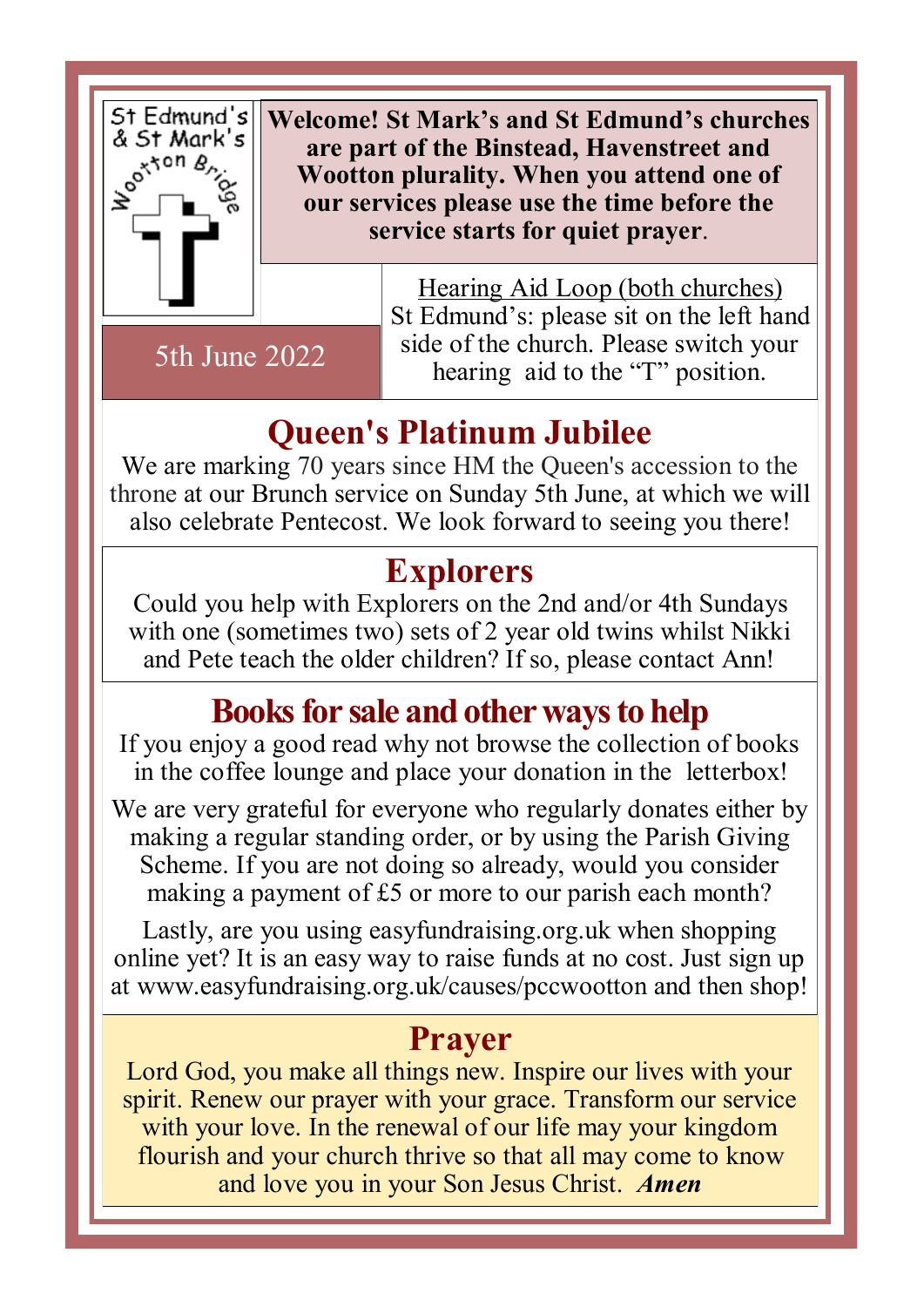**THIS WEEK'S READINGS** Pentecost (Whit Sunday) *Either* Acts 2.1-21 *or* Genesis 11.1-9; *Either* Romans 8.14-17 *or* Acts 2.1-21; John 14.8-17 [25-27] Wednesday, 8th June 9.30am at St Edmund's 1 Kings 18.20-39 (OT p.335) Sunday, 12th June Trinity Sunday Proverbs 8.1-4, 22-31; Romans 5.1-5; John 16.12-15

#### **PLEASE PRAY FOR…**

 **…** Bishop Jonathan, Asst.Bishop Rob, Rev Allie Kerr, God's mission and our ministry in Wootton, The Island School and Street Pastors

*…those who are sick or in any kind of need:* Geoff, Susan and David, Mike C, Clive and Norma, Our Arab Christian brothers and sisters in North Korea and the Middle East, Little Lions families, children of our church and parish, and all on our Luke 11 Line

…*those who are in Our Year's Mind:* 5<sup>th</sup> Lettie Terry, 6<sup>th</sup> Sylvia Sillar, 7<sup>th</sup> June Holden

*If you would like a name to be added to the prayer list (with the consent of the person named) please let Helen Davison know. Names will remain on the list for an initial period of 4 weeks. Please inform Helen if you wish a name to be included after this time, or when prayers have been answered or are no longer needed. Names in our 'Year's Mind' will be published for three years and then removed unless otherwise requested. Thank you.*

# **Christian Aid**

Thank you to all who supported the appeal this year. £67 was raised for Christian Aid on top of donations made directly online.

# **Archbishop's prayer for Ukraine**

God of peace and justice, we pray for the people of Ukraine today. We pray for peace and the laying down of weapons. We pray for all those who fear for tomorrow, that your Spirit of comfort would draw near to them. We pray for those with power over war or peace, for wisdom, discernment and compassion to guide their decisions. Above all, we pray for all your precious children, at risk and in fear, that you would hold and protect them. We pray in the name of Jesus, the Prince of Peace. *Amen.*



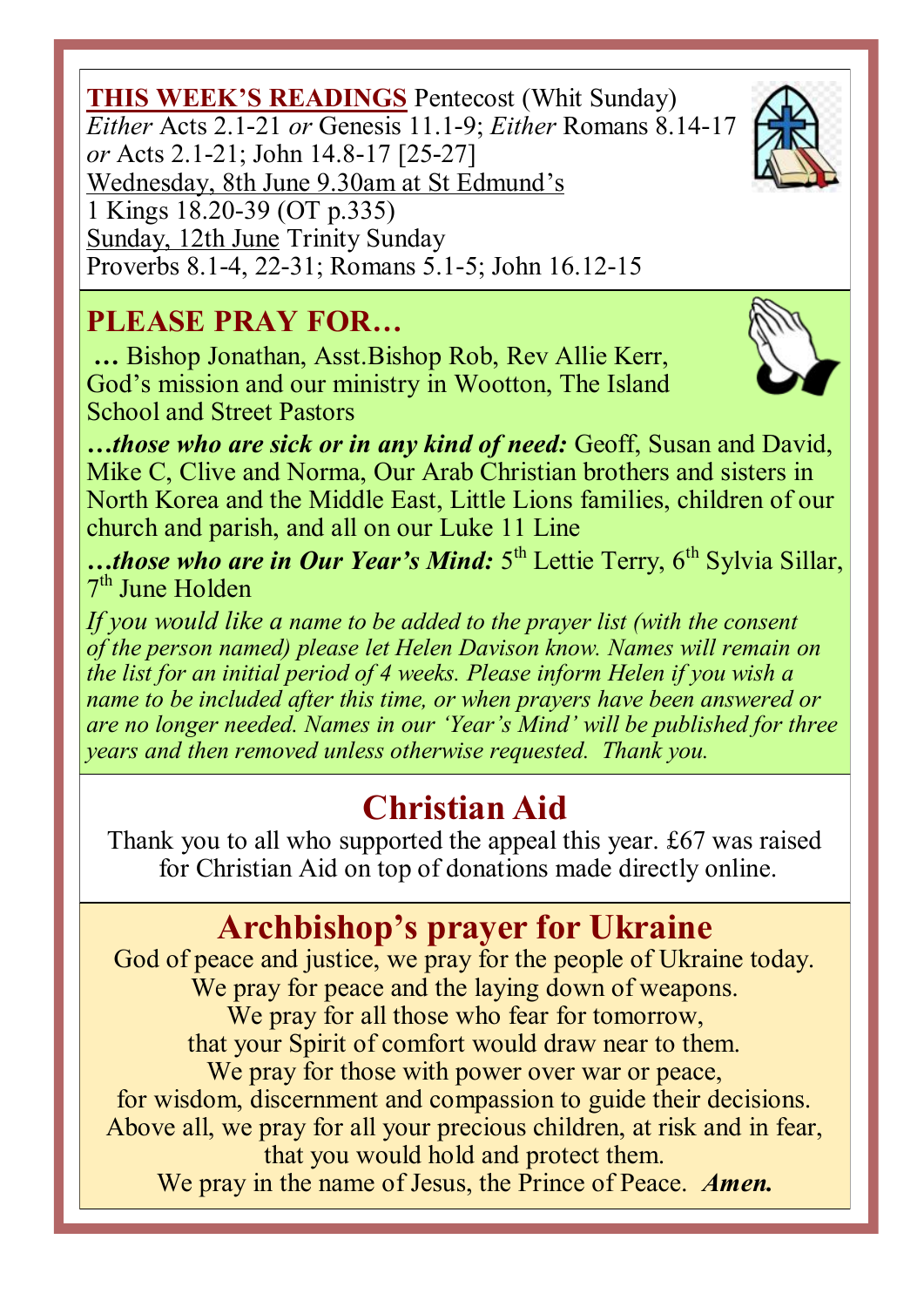#### **GENERAL INFORMATION:**

#### **Useful Resources**

The free 'Daily Hope' phone number is still available for hymns, reflections and prayers on 088 804 8044 and details of services being streamed can be found here: https://www.portsmouthcathedral.org.uk/

### **Little Lions**

The next group will be on **Wednesday 8th June** from 10-11.30am. One of the helpers is moving and so they are looking for someone to help. If you like small children, have a listening ear for parents and (the icing on the cake) like doing craft, please get in touch with Ann!

#### **Elephant Club**

There has been a lot of fun here recently and they would like to extend an invitation to anyone who would like to spend a social afternoon visiting memory lane and eating cake! The next meet will be 2-4pm on **Thursday 9th June**. If you need a lift please contact Ann.

### **Explorers**

A reminder that Nicky and Pete continue to lead Explorers on the 2nd and 4th Sundays each month, so please bring your children along! The next Explorers group will be on **Sunday 12th June**.

#### **MBBBG**

The next Mark's Brothers' Bacon Butty Group will take place at 10am in the Coffee Lounge on **Tuesday 14th June.** You are invited to come along for a coffee even if you're not a fan of bacon!

# **Lionheart Festival on the Isle of Wight**

A new Christian Festival of Worship with guest speakers and artists, fun, prayer, creative activities, camping, relaxing, laughter and worship. From **July 15th to 17th**, at the County Showground. Volunteers are needed to assist. Tickets and more information from: https://lionheartfestival.co.uk/

# **WB Methodist**

Come and enjoy coffee and chat at Wootton Methodist Church from 10am-12noon every Monday.